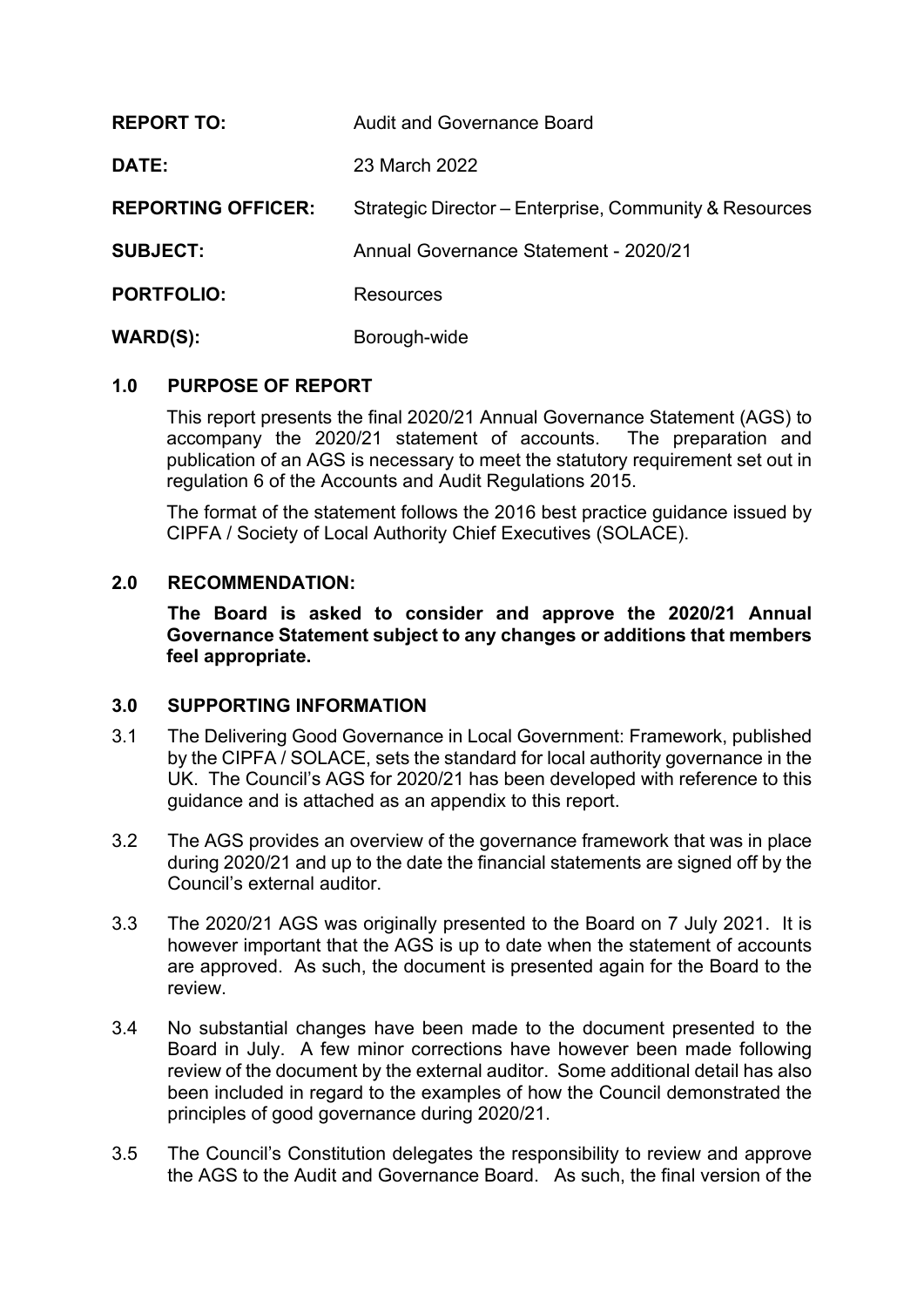AGS will take into account any feedback from the Board. Once approved, the AGS will be signed by the Council Leader and Chief Executive and published on the Council's website.

# **4.0 POLICY, FINANCIAL AND OTHER IMPLICATIONS**

- 4.1 In accordance with the Accounts and Audit Regulations 2015, the Council is required to conduct an annual review of its system of internal control and publish an Annual Governance Statement (AGS) with the annual statement of accounts. The process is a key mechanism for ensuring that the Council has an effective system of internal control and governance, and that any areas for development are identified and addressed.
- 4.2 The powers and duties of the Audit and Governance Board include responsibility for considering the Council's corporate governance arrangements and agreeing necessary actions to ensure compliance with best practice. The AGS provides a commitment to address the governance challenges identified by the Council.
- 4.3 There are no direct financial implications arising from this report, although the AGS makes reference to the key financial challenges faced by the Council.

## **5.0 IMPLICATIONS FOR THE COUNCIL'S PRIORITIES**

## 5.1 **Children and Young People in Halton**

Good governance leads to good management, good performance and good stewardship of public money. It therefore enables the Council to implement its vision in accordance with its values and to engage effectively with its citizens and service users and ensure good outcomes for them.

## 5.2 **Employment, Learning and Skills in Halton**

See 5.1 above

## 5.3 **A Healthy Halton**

See 5.1 above

## 5.4 **A Safer Halton**

See 5.1 above

## 5.5 **Halton's Urban Renewal**

See 5.1 above

#### **6.0 RISK ANALYSIS**

6.1 The AGS provides assurance that the Council has a sound system of risk management, control and governance. The document provides a public statement of how the Council directs and controls its functions and relates to its community.